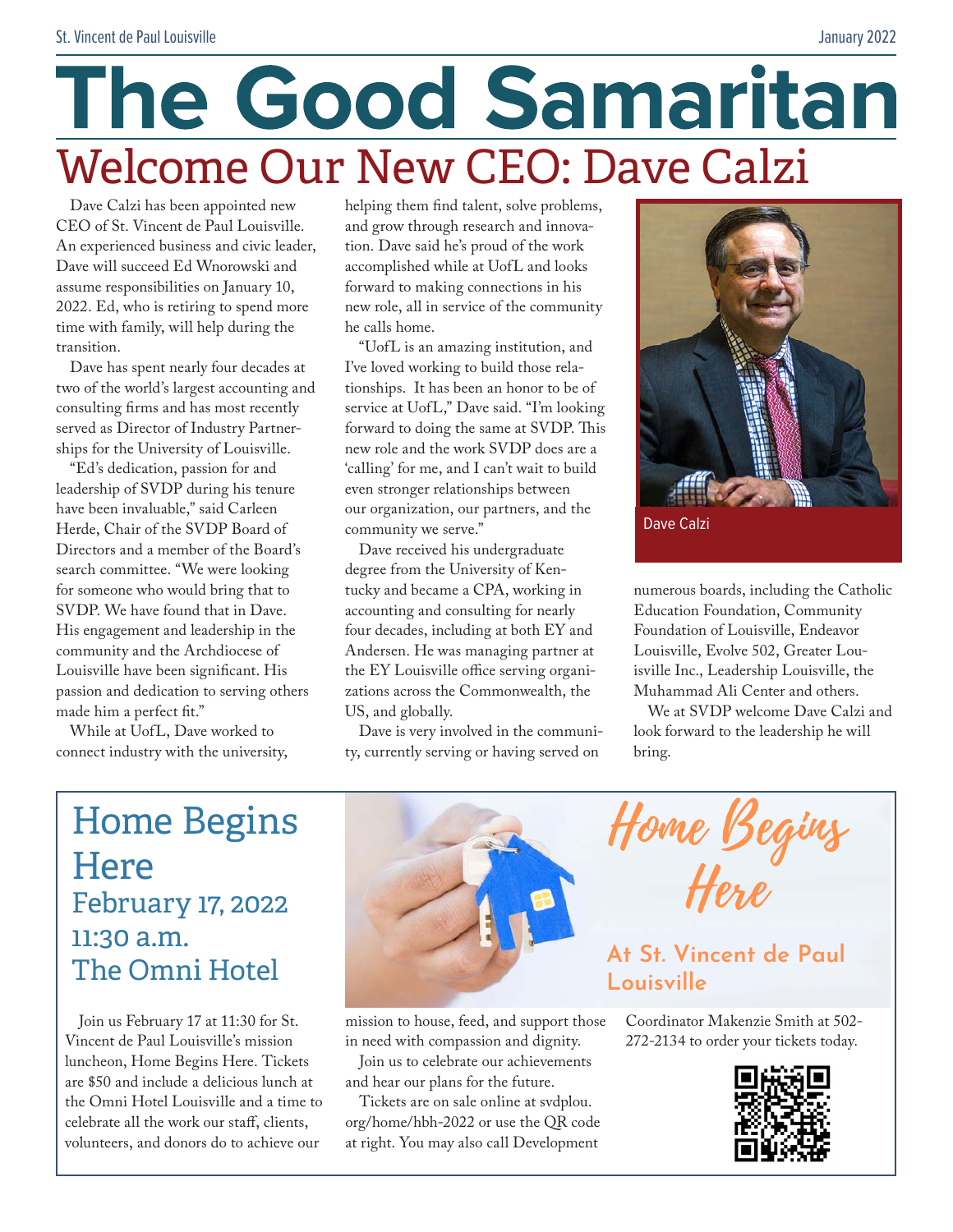

### The Good Samaritan

The monthly newsletter of St. Vincent de Paul | Louisville

Send correspondence to PO Box 17126, Louisville, KY 40217-0126

Visit us at 1015-C South Preston Street, Louisville, KY 40203-2733

> David Calzi Executive Director

Rich Flaherty Director of Development

Donna Young Director of Conference Affairs & Volunteer Services

Beth Haendiges Marketing & Communications Coordinator

Send comments and change of address notifications to bhaendiges@svdplou.org

#### Our Mission

We house, feed, and support those in need with compassion and dignity.

## Support SVDP

To find out more about our work or make a donation, visit our website.

### svdplou.org



svdplouky

**W** @svdplou

# Saving for a Rainy Day

Back in September, we featured an article about the history of St. Vincent de Paul Louisville and the buildings that make up our downtown campus. We also announced the start of our Rainy Day Aging Building Fund campaign. We wanted to give everyone an update on our progress.

As a reminder, most of the buildings highlighted in the article do not have a replacement budget for major maintenance issues that arise. These buildings are aging and just like our personal homes, the infrastructure of the buildings age, too. When an air conditioning unit fails, the repair or replacement costs come out of our general operating funds, which can put a strain on our organizational budget. The goal of the Rainy Day Aging Buildings Fund campaign is to create an account for each building to cover these larger expenditures when they arise. We had five generous donors who together donated \$175,000 to establish a matching pool of money that allows your donation to the Rainy Day

Aging Building Fund to have double the impact. Fully exhausting the match fund will secure each building for at least five years. At the writing of this newsletter, we have received 102 donations for a total of \$62,750. We are 36% of the way to our goal. For those who have already supported the Fund, thank you!!!

In this month's newsletter, you will find two remittance envelopes; the standard white Good Samaritan envelope and a lilac Rainy Day Aging Building Fund envelope. We hope you will continue to support our programs with your standard donation to the Good Samaritan, while also giving a second gift to the Rainy Day Fund. We hope that with your generous and continued support, we can meet the goal by the end of March and go into the Easter season knowing that the buildings are secure. Thank you for your support of the St. Vincent de Paul Louisville mission of housing, feeding and supporting those in need with compassion and dignity.



## Santa Shop Goes to Mayfield

Development Director Rich Flaherty (right) and board member Dick Scherrer (left) brought clothing and toys not distributed during Santa Shop to those in need following the tornadoes in Western Kentucky.

# Success Story

Anita came to St. Vincent de Paul Louisville's Tranquil House in 2017. This year, Anita made the adorable mask shown at the right for staff to wear at our client Christmas parties. The mask, made with polyester fiber fill, took hours to complete. We are grateful to Anita for her kindness and generosity.

"I like to keep my hands busy," Anita says, modestly. We want to thank Anita for her generous spirit, and we hope that at Tranquil House she will have many more years of making art to come.

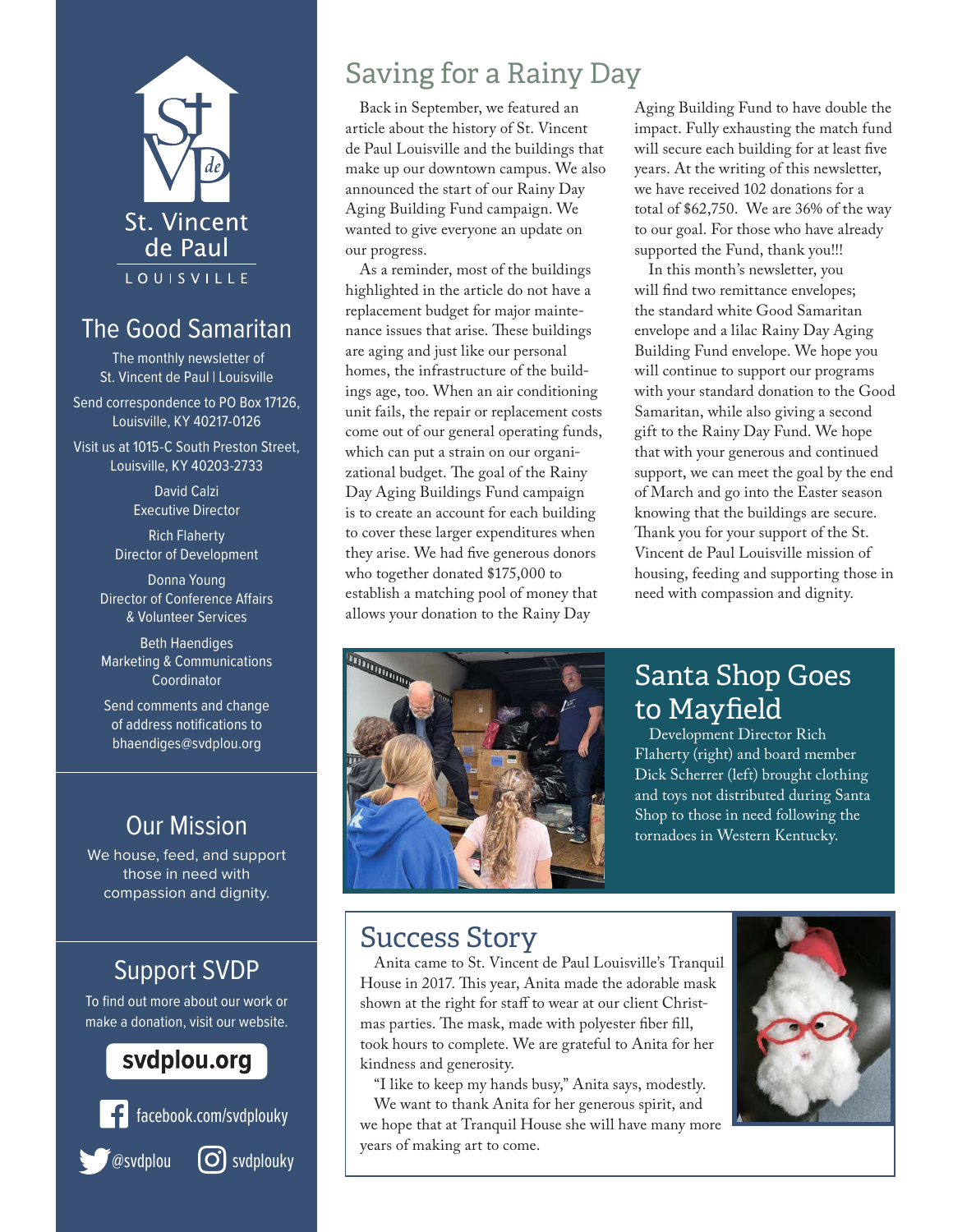# Santa's Workshop Success

Our thanks to all our volunteers who worked at Santa Shop December 11 and 12. We were able to help 180 families find perfect Christmas gifts for their children during this two-day event. We are so grateful to all who volunteered and to those who donated the hundreds of new clothing items for the children. Finally, a big thanks to Toys for Tots for providing toys for the children. All of you helped make families in need have a brighter Christmas.



Mayor Greg Fischer, pictured with our former CEO, Ed Wnorowski, stopped by Santa Shop to lend his support.



We are so grateful to the many volunteers who came each day of the event.



#### Cram the Van

We want to thank ESPN-Louisville for allowing SVDP to be a part of *Cram the Van*. Listeners donated money that was then given to three charitable organizations, SVDP, Wayside Christian Mission, and the Salvation Army. The money was used to buy clothing and other needed items for Christmas for homeless and low-income families. St. Vincent de Paul Louisville received the four carts full of clothing shown above, to the right.

Save the Date

**UPCOMING EVENTS AT ST. VINCENT DE PAUL LOUISVILLE**



**Tour de Change February 8th Home Begins Here February 17th Roses & Rose′ April 30th Clubs & Cocktails September 19th**

# Thanks Algood!

Our thanks to Algood Foods, who will begin donating peanut butter for our Food Pantry every month. We truly appreciate your generosity.





Thank you to Falls City Brewing Co. for taking donations in support of SVDP in November! Above, Development Coordinator Makenzie Smith, participates in a chili cook-off tasting for the fundraiser.



**We have a new Facebook Page! @svdplouky**



## **Like us today!**

**New page. Great content.** Look for in-kind donation and volunteer opportunities, check out events, share our success, and keep up with St. Vincent de Paul Louisville.

Check out our new page on Facebook! Visit us by clicking on the QR code.